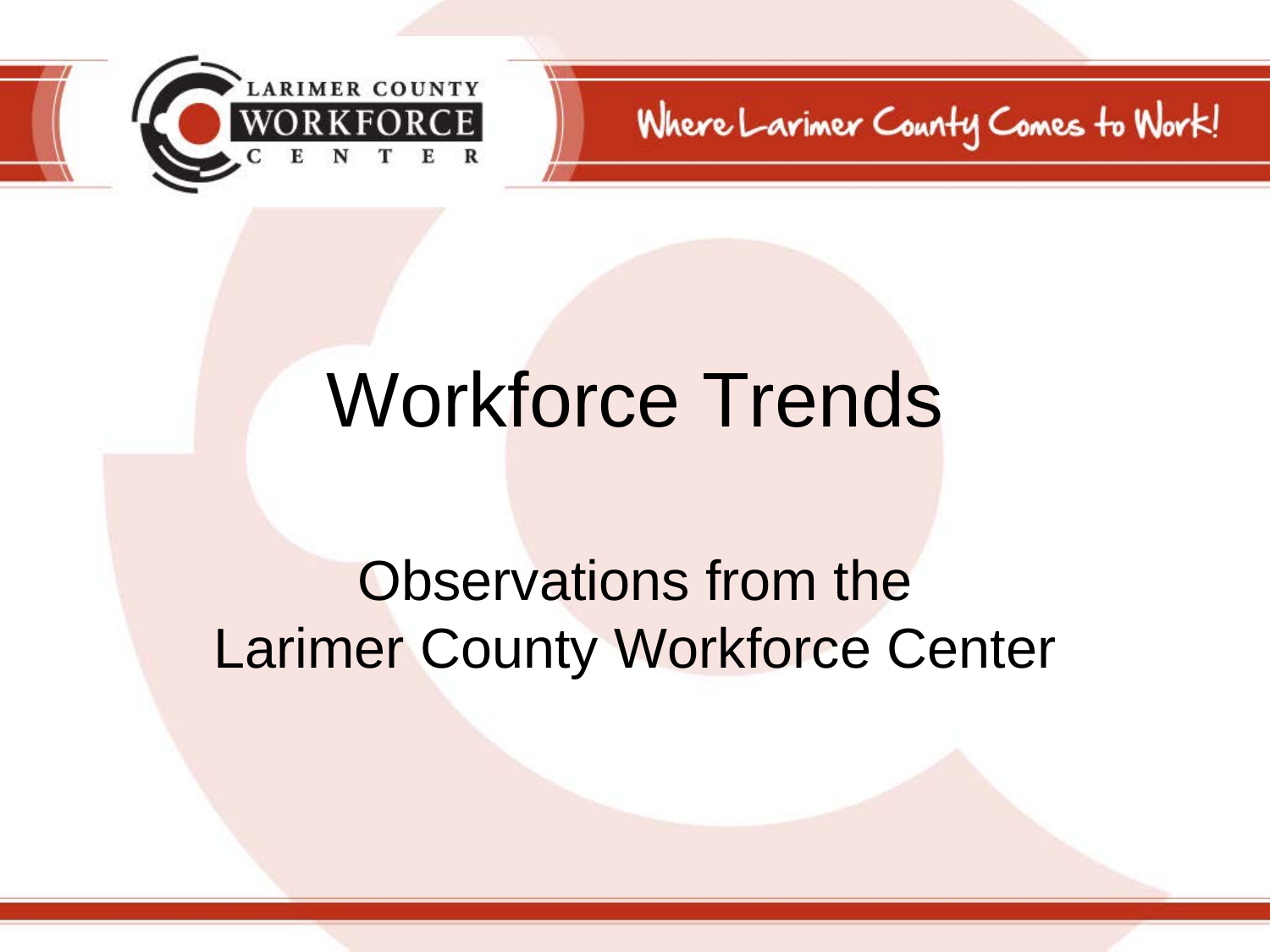

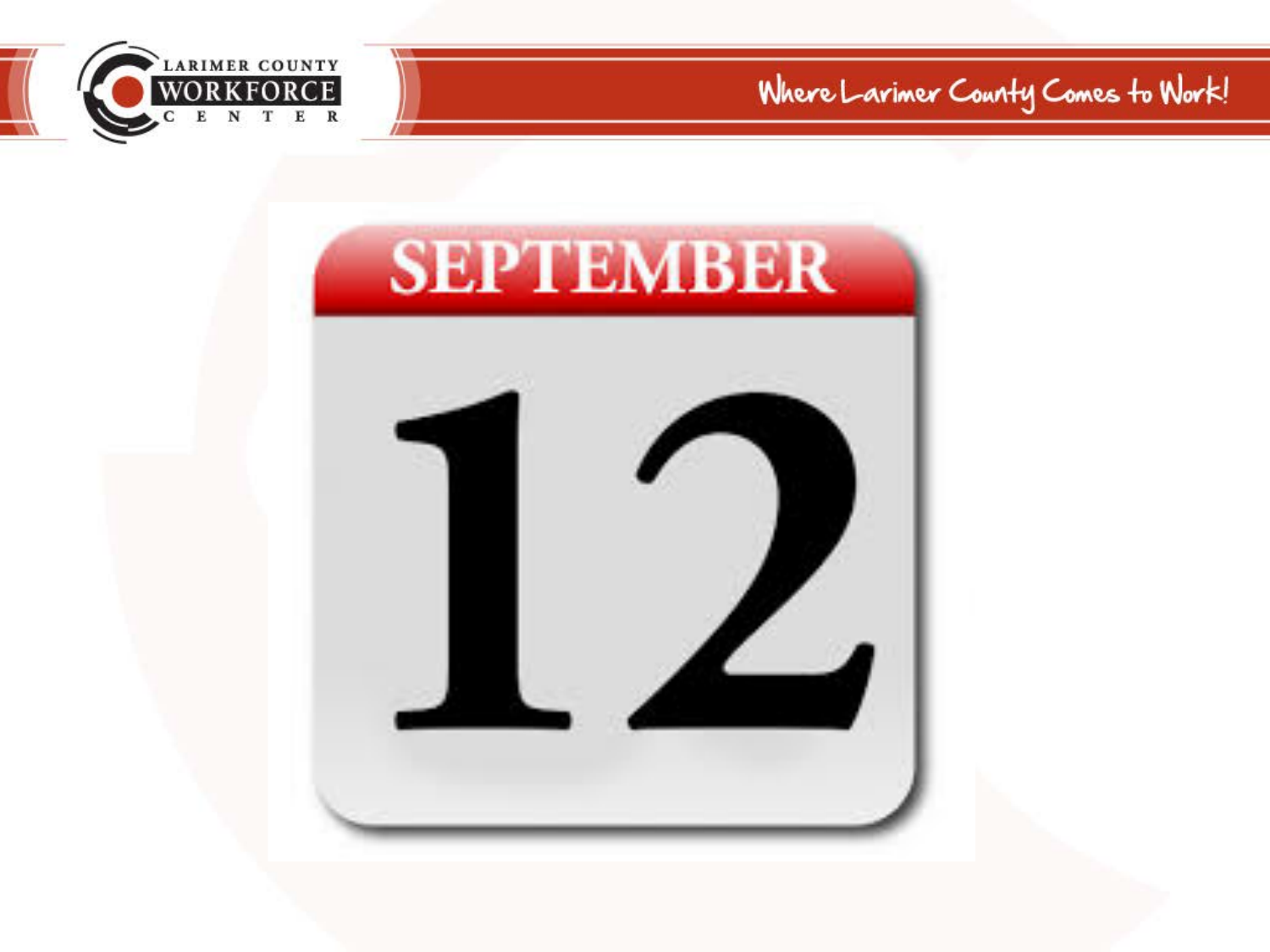

A structural shortage of qualified workers is creating a zero-sum labor market that is forcing communities to steal talent from each other in order to survive and grow.

If you don't have the people, you're out of the game.

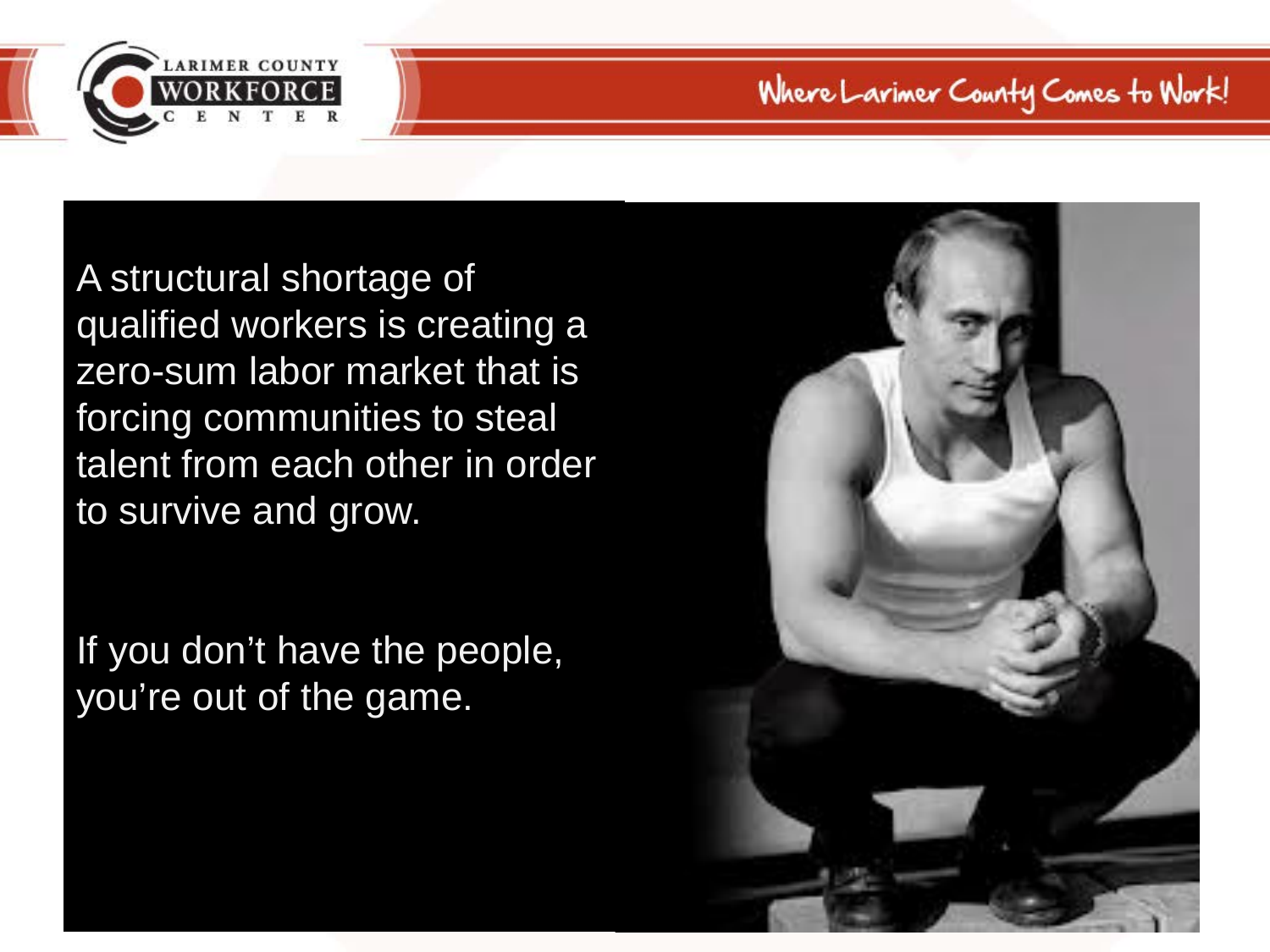

## What made the college freshman class of 2012 unique in history?

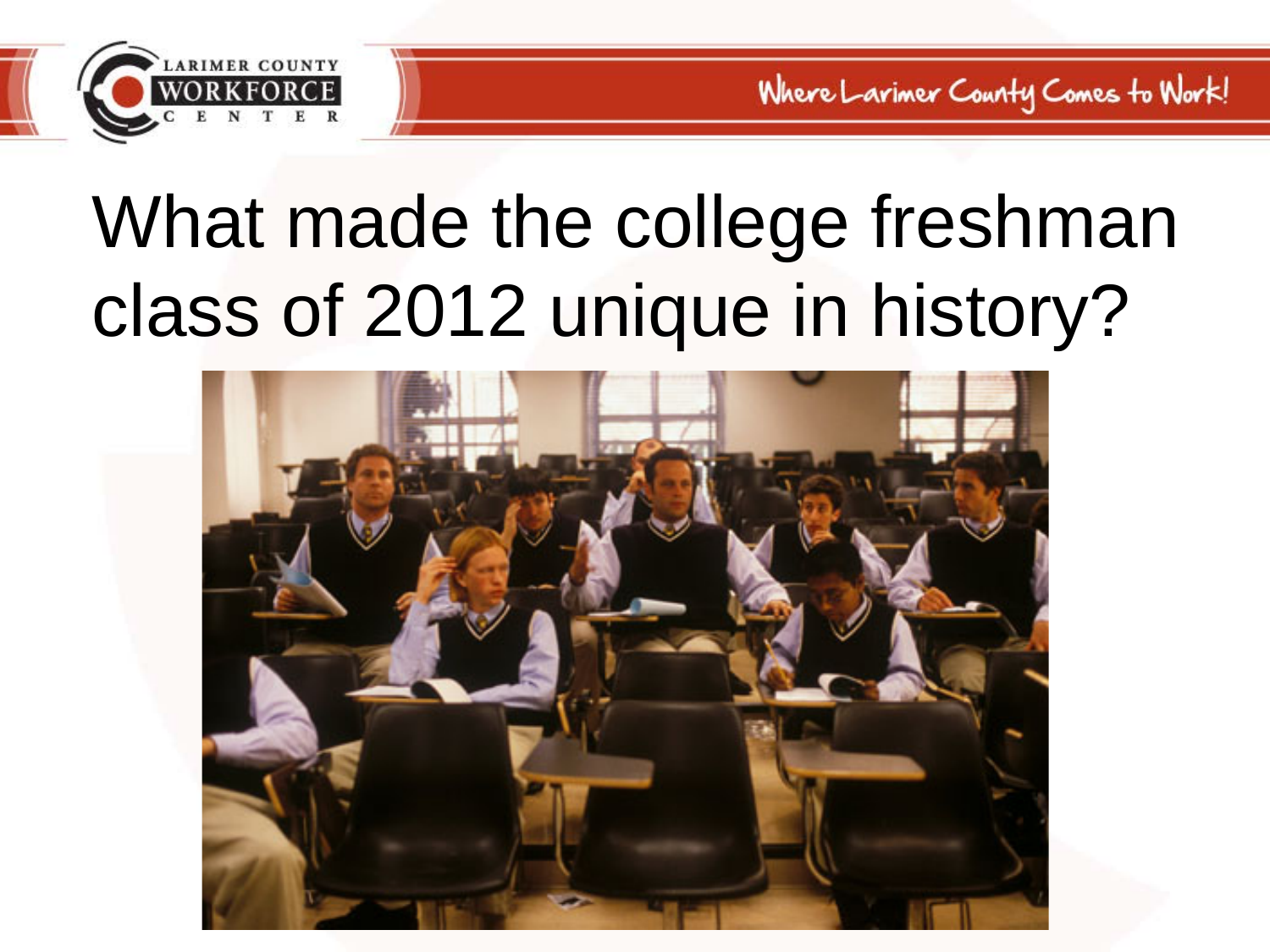

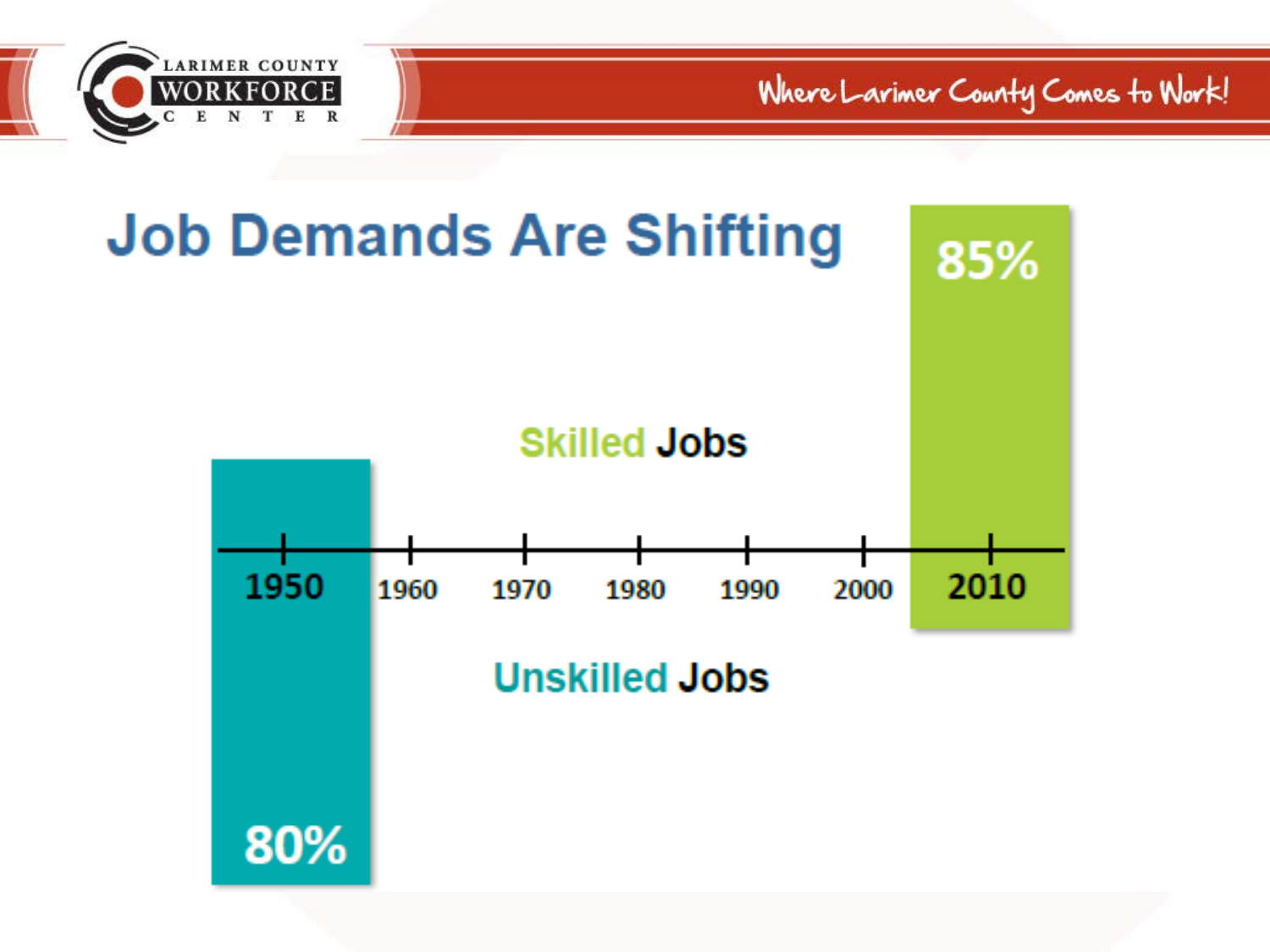

#### By 2020, Nearly 2 out of every 3 U.S. jobs will require some postsecondary education and training



Source: Career and Technical Education: Five Ways That Pay, September 2012

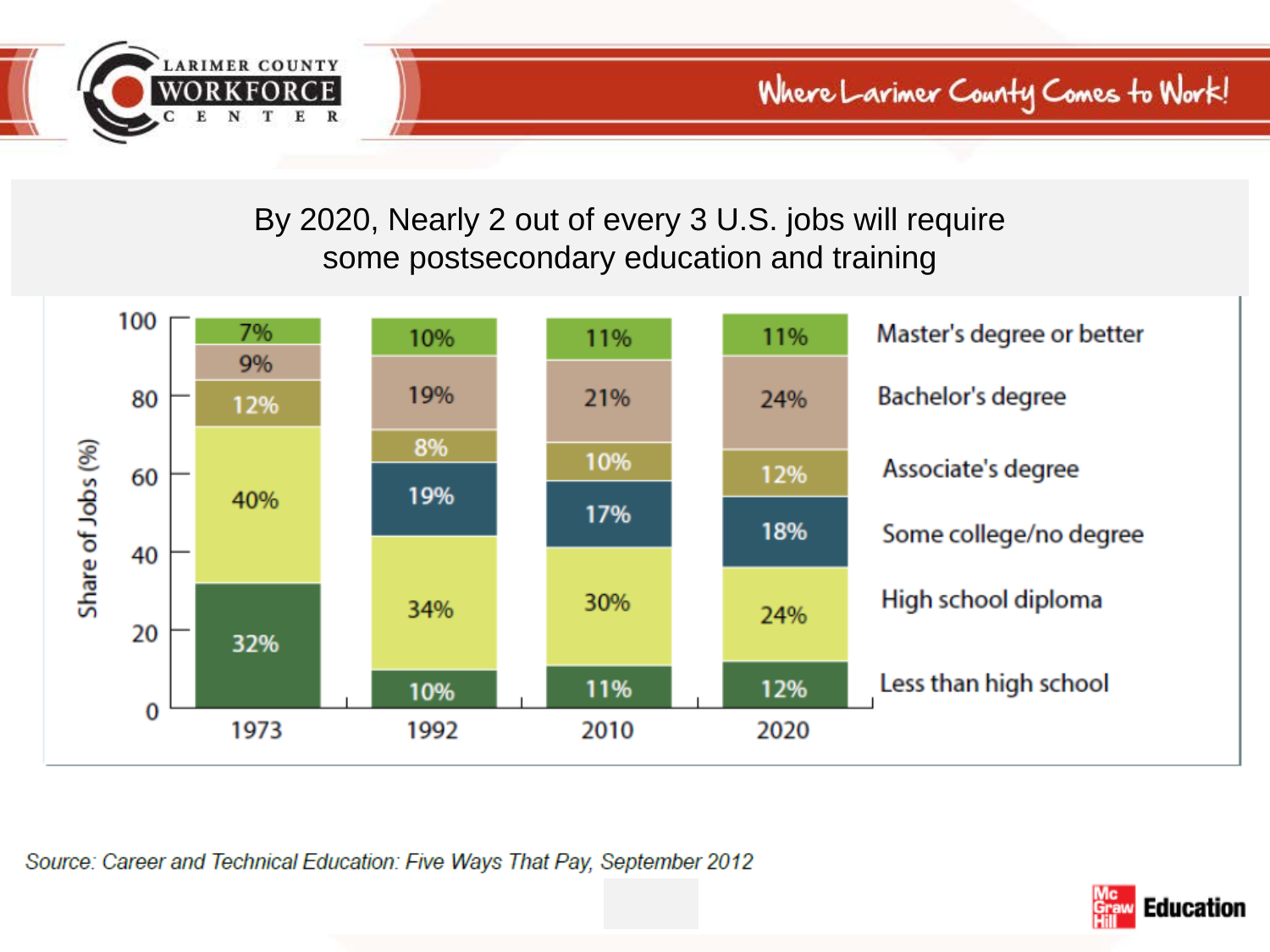

## Changing Education Trends

### Say good-bye to the 3 Rs

- **Reading**
- Writing
- **Arithmetic**

### Welcome in the 7 Cs

- **Creativity**
- **Collaboration**
- **Communication**
- Critical Thinking
- **Computing**
- Career Self-Reliance
- Cross-Cultural Understanding

21st Century Student Outcomes and Support Systems

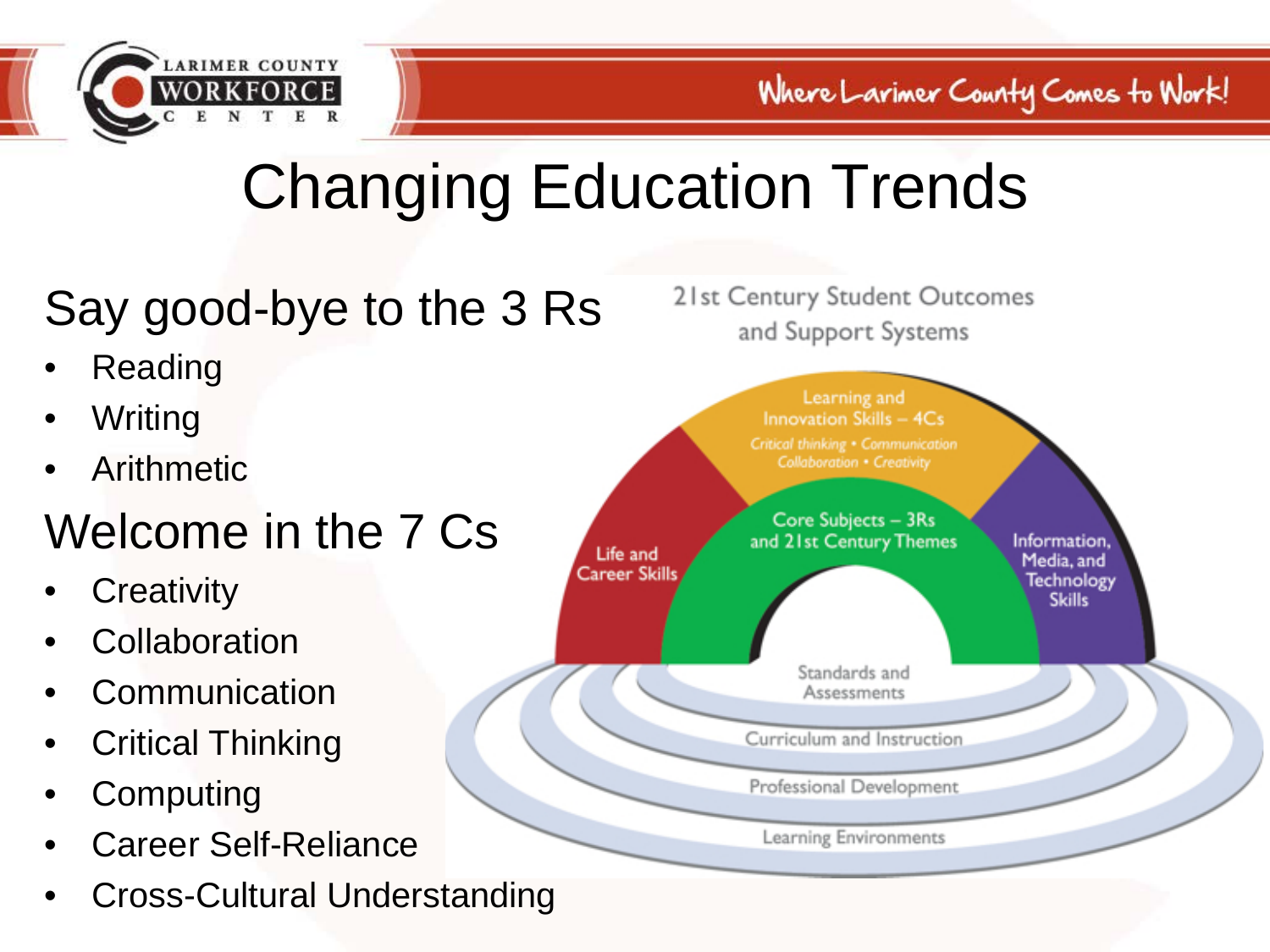

#### "Our Nation is at risk. Our once unchallenged preeminence in commerce, industry, science, and technological innovation is being overtaken by competitors throughout the world."

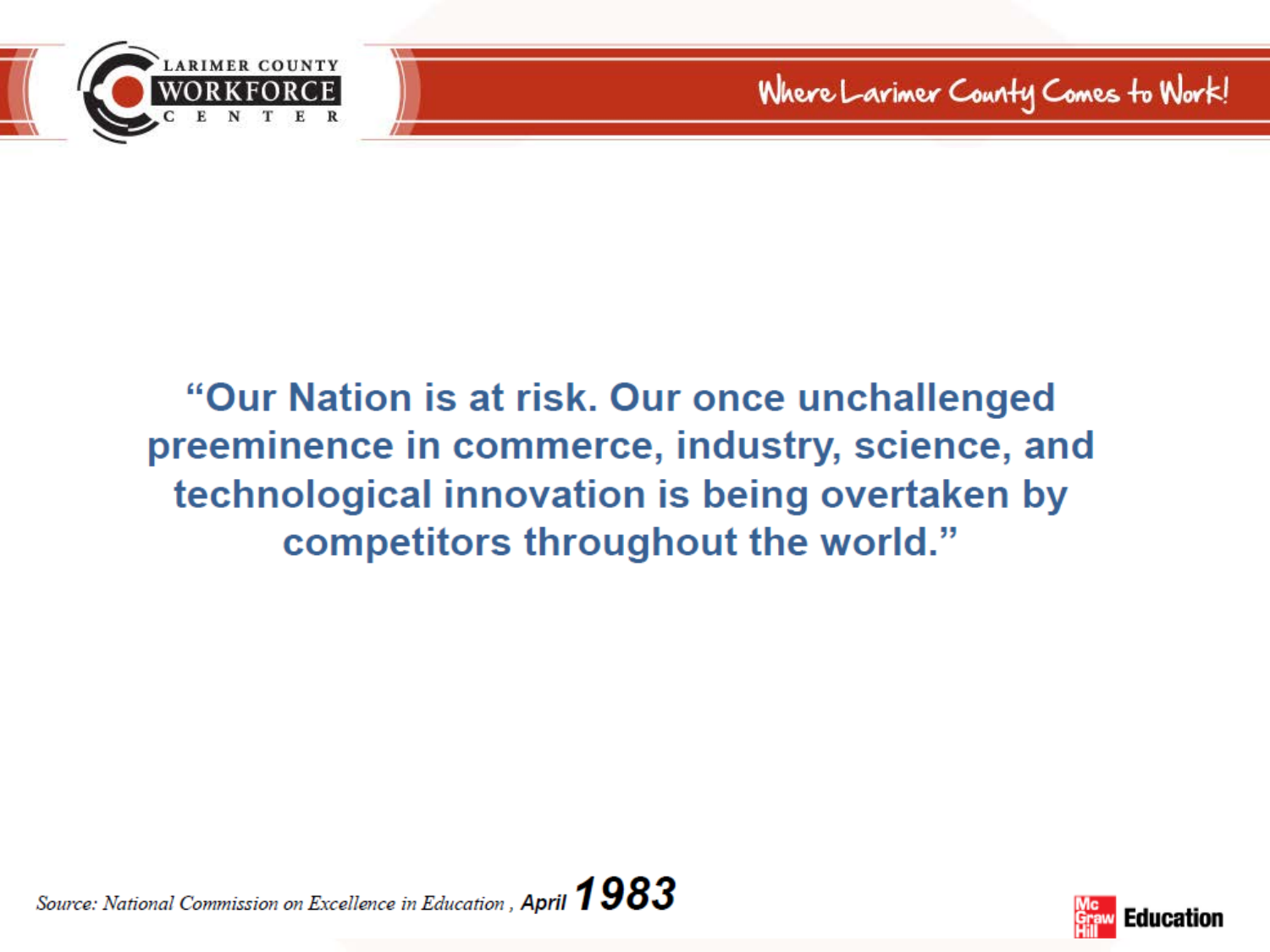

### **Workforce Needs vs. Realities**

- **Workforce needs have changed** and will continue to change on a global basis
- There are both **worker shortages as well as skills gaps** that must be addressed in the U.S.
- Over **61%** of U.S. employers say it is difficult to find qualified workers to fill their vacancies
- The economic impacts are severe and represent a fundamental issue that must be addressed at all levels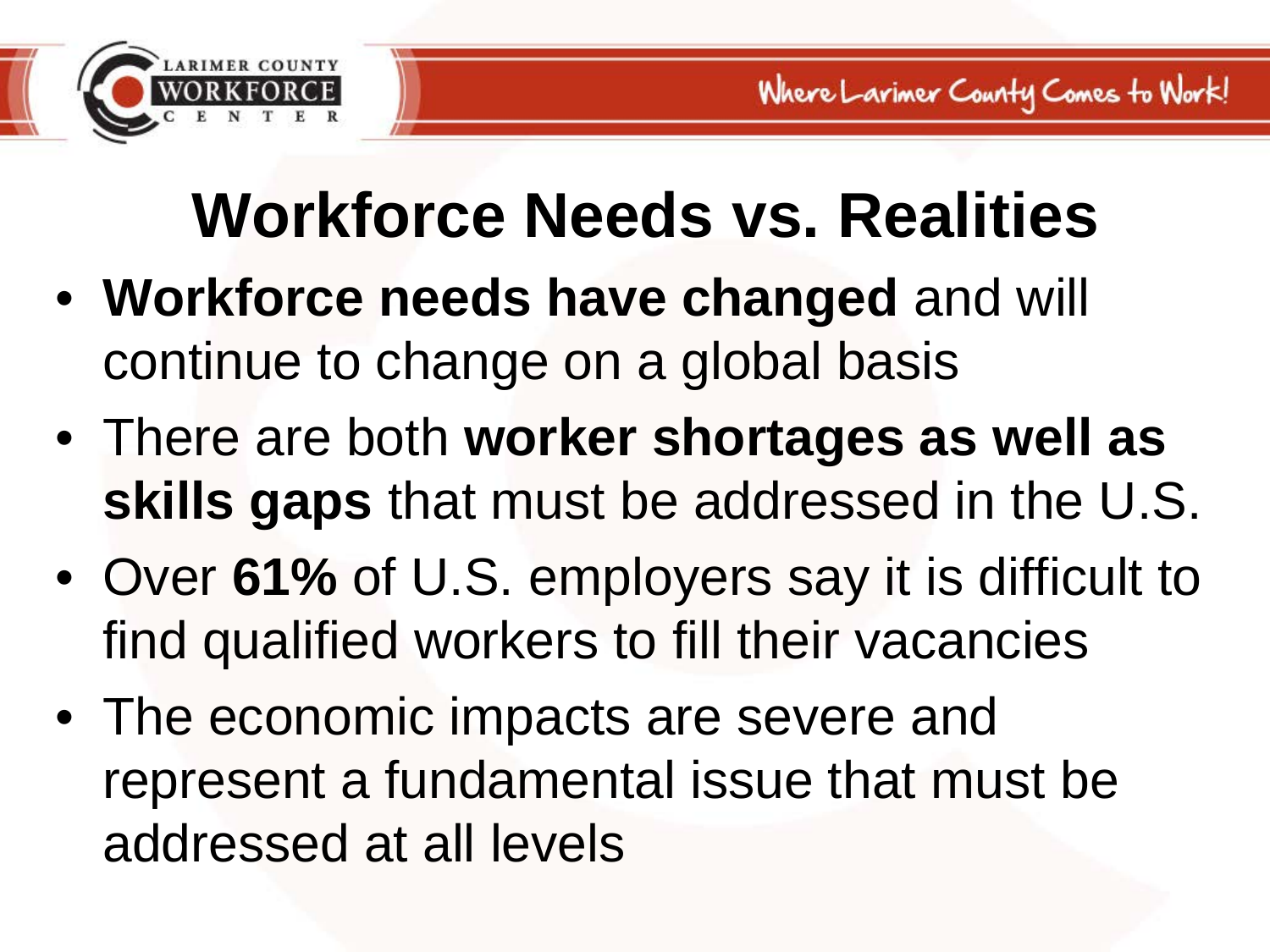

## It's time to think a little differently

7H15 M3554G3 53RV35 7O PR0V3 H0W 0UR **M1ND5 C4N D0 4M4Z1NG 7H1NG5!** 1MPR3551V3 7H1NG5! 1N 7H3 B3G1NN1NG 17 WA5 H4RD BU7 N0W, 0N 7H15 LIN3 Y0UR M1ND **1S R34D1NG 17 4U70M471C4LLY W17H0U7** 3V3N 7H1NK1NG 4B0UT 17, B3 PR0UD! ONLY C3R711N P30PL3 C4N R3AD 7H15!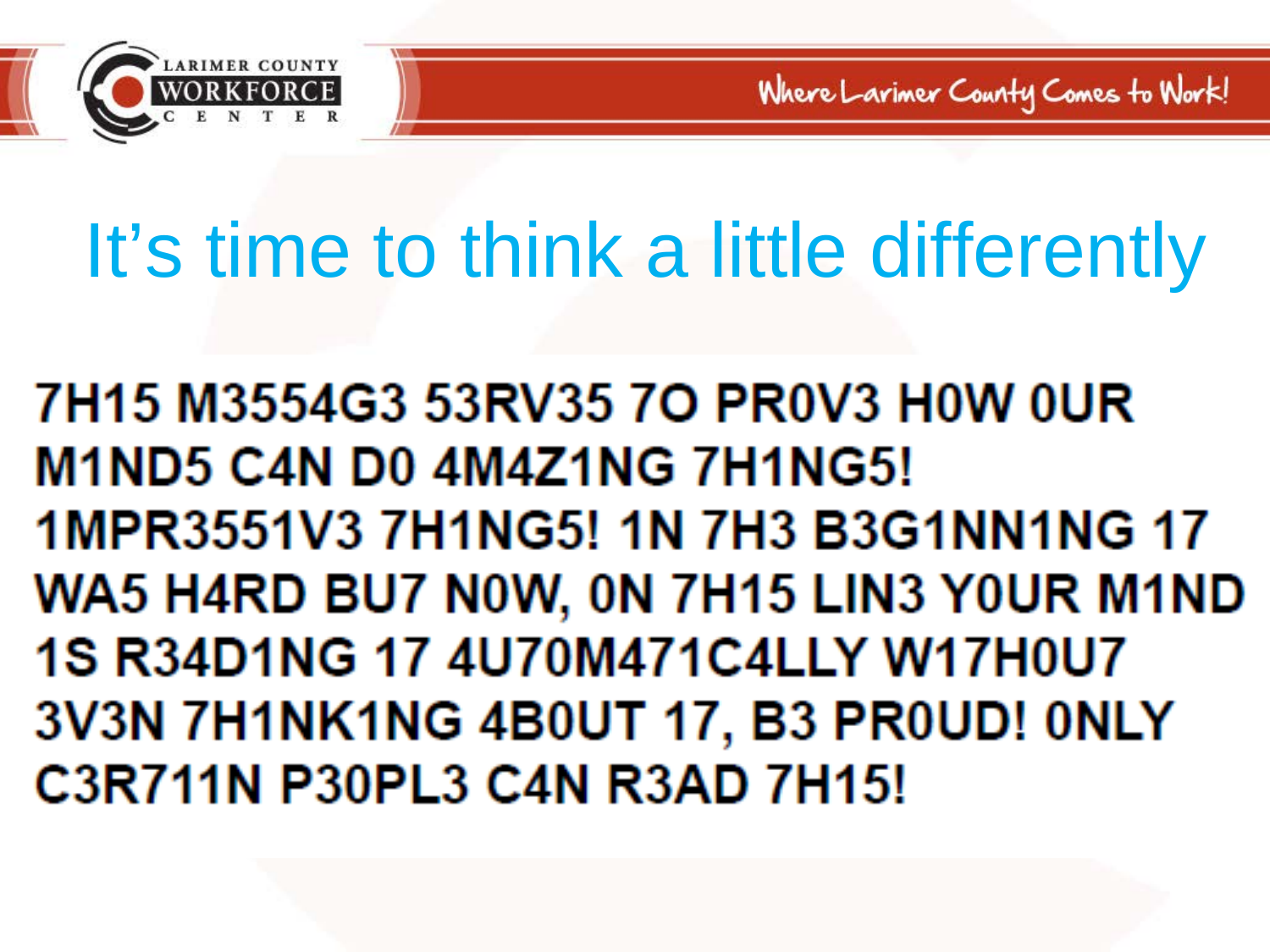

### Leverage!

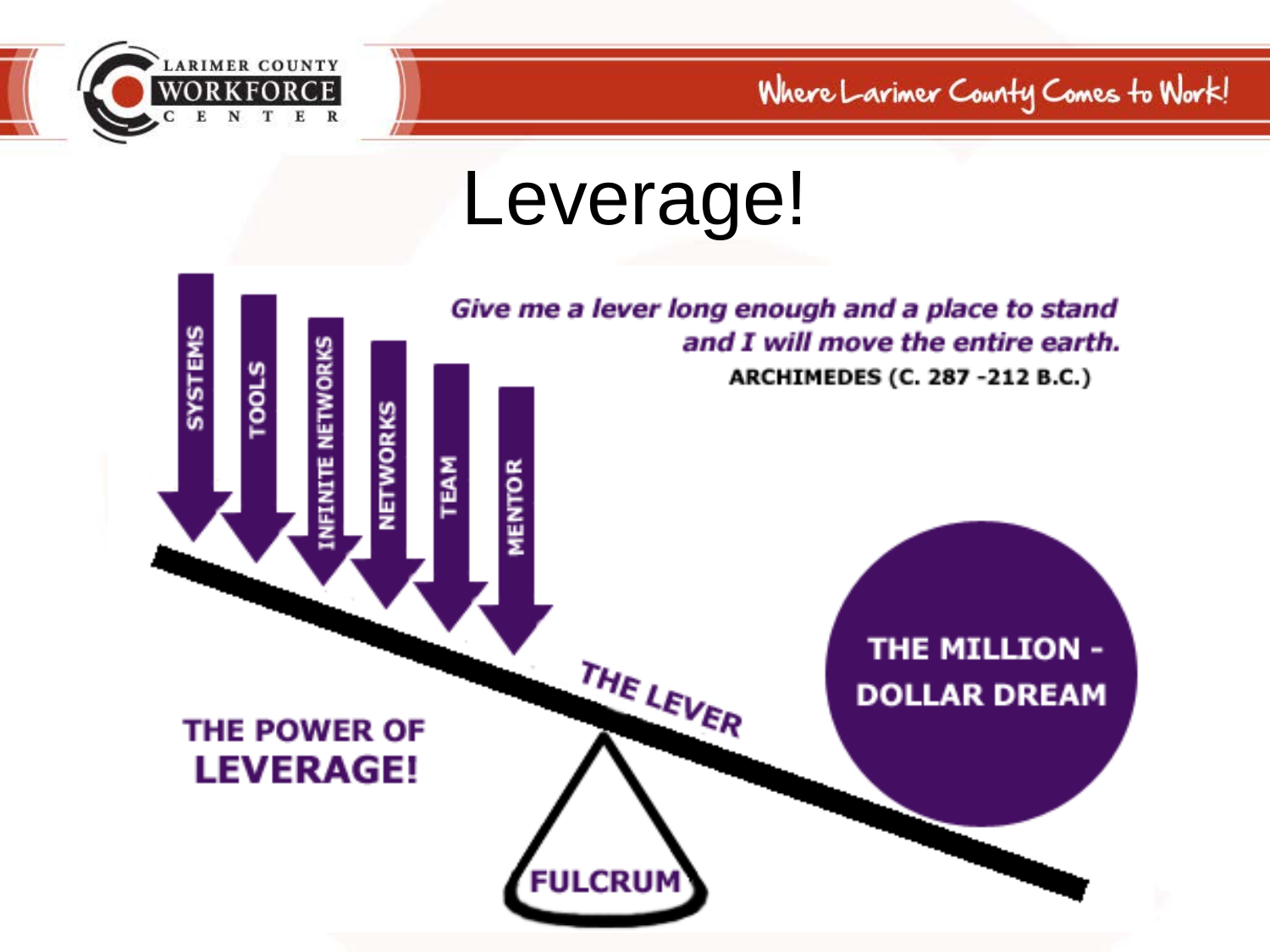

## Working together to address workforce shortages / skills gaps

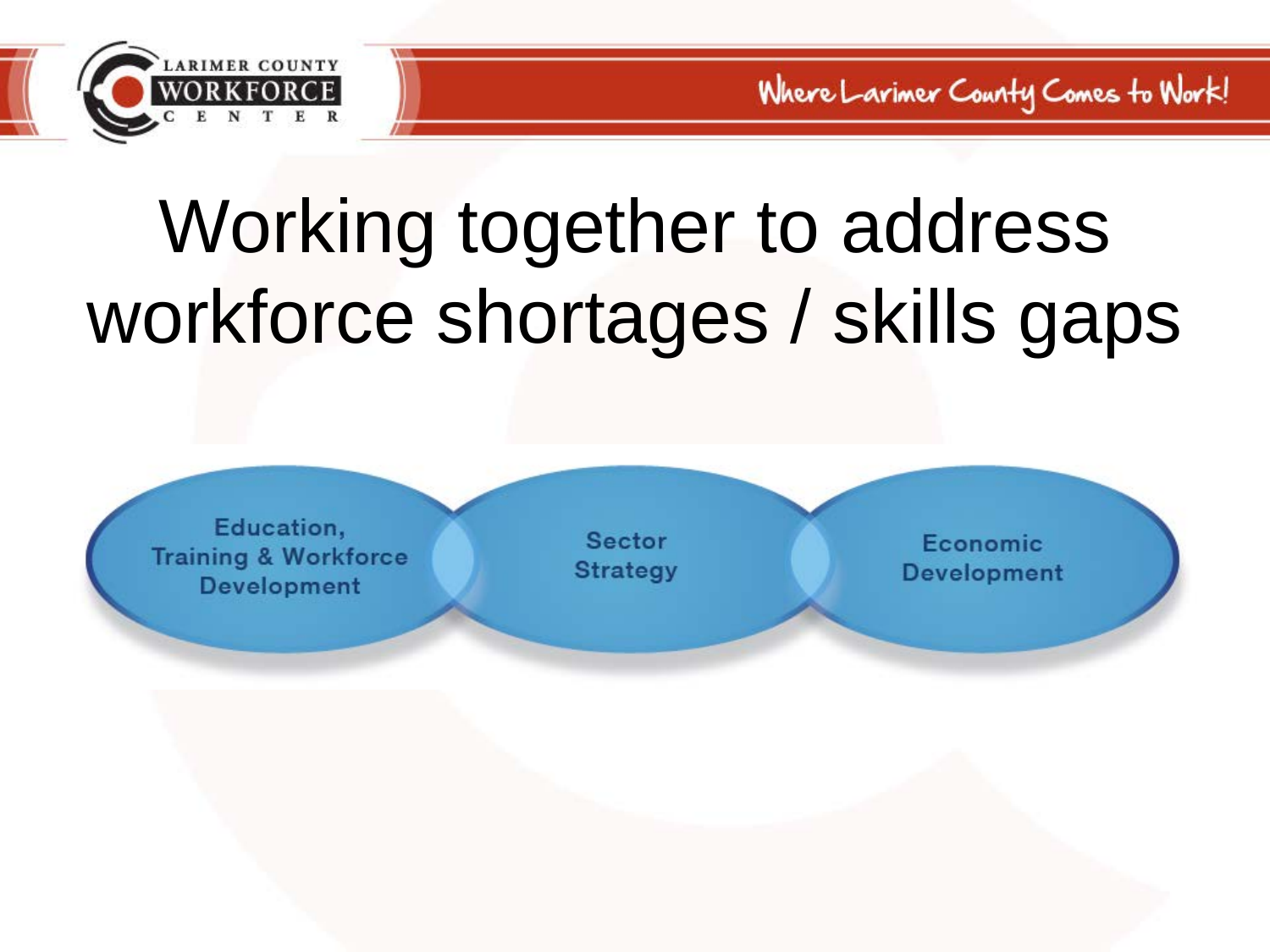

## **Sector Partnerships**

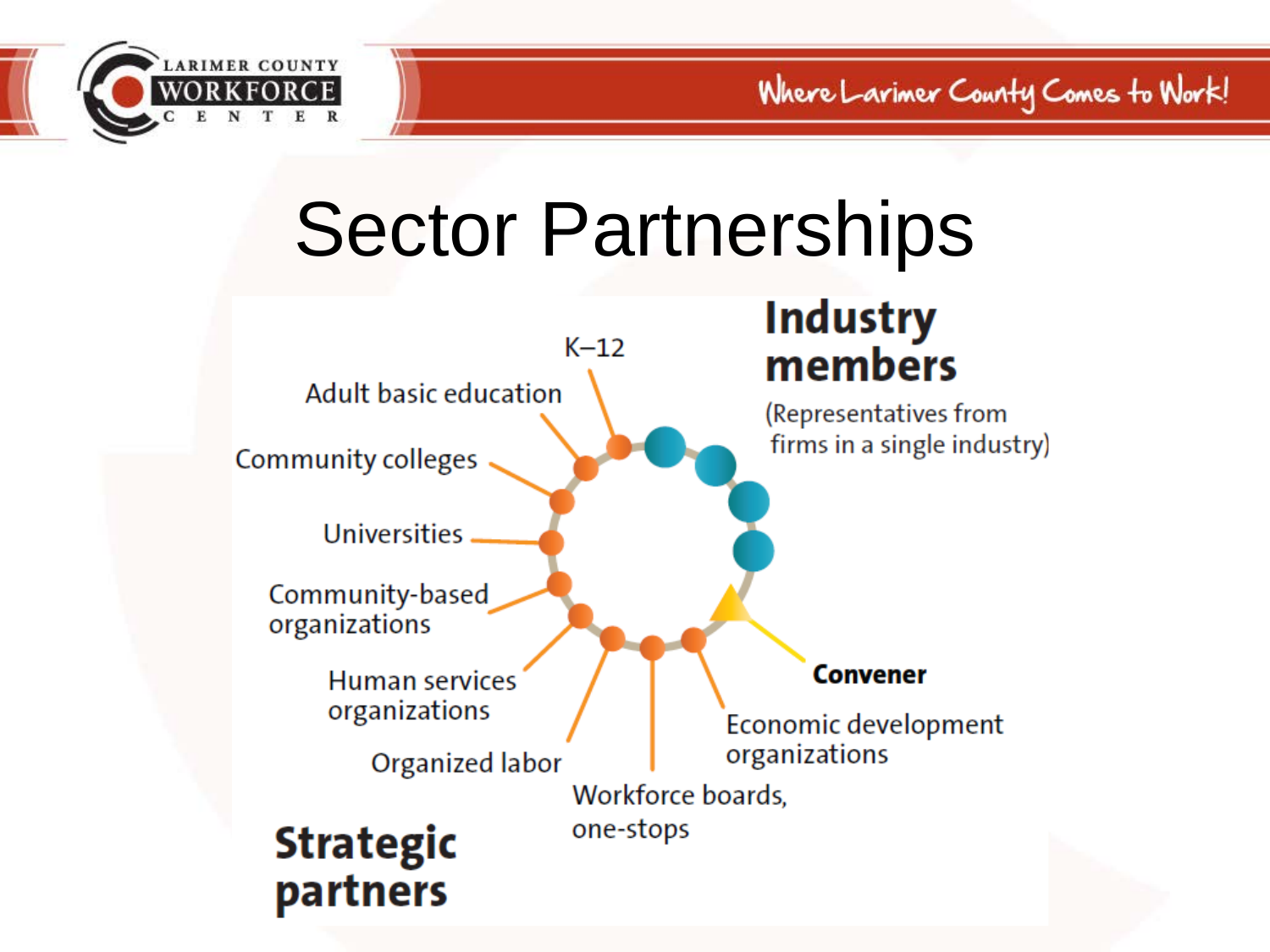

#### **Industry Cluster**

An industry cluster consists of large and small firms in a single industry. Firms in industry clusters benefit from synergies of association related to shared labor, sources of innovation, suppliers, markets, technology, and infrastructure.

Sector partnerships leverage the business infrastructure from existing clusters.

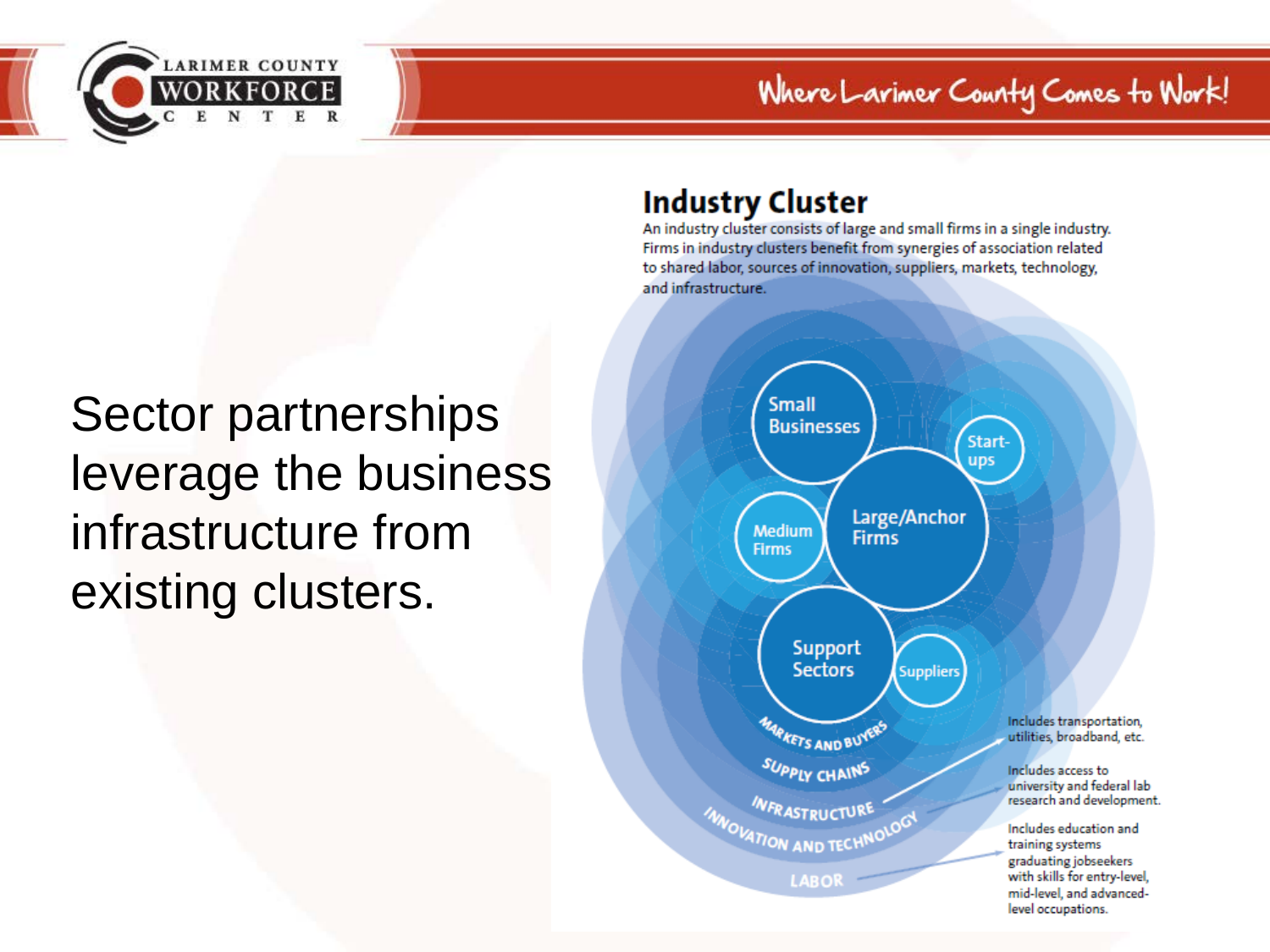

#### **Career Pathways**

Effective career pathways rely on coordination across education and training programs in order to offer a clear sequence of industry-relevant coursework and credentials to job seekers. Today's education and training programs include online and in-person opportunities.



- Professional development is changing.
	- Industry recognized credentials and certificates are becoming increasingly popular.
- There is more movement in and out of the workforce.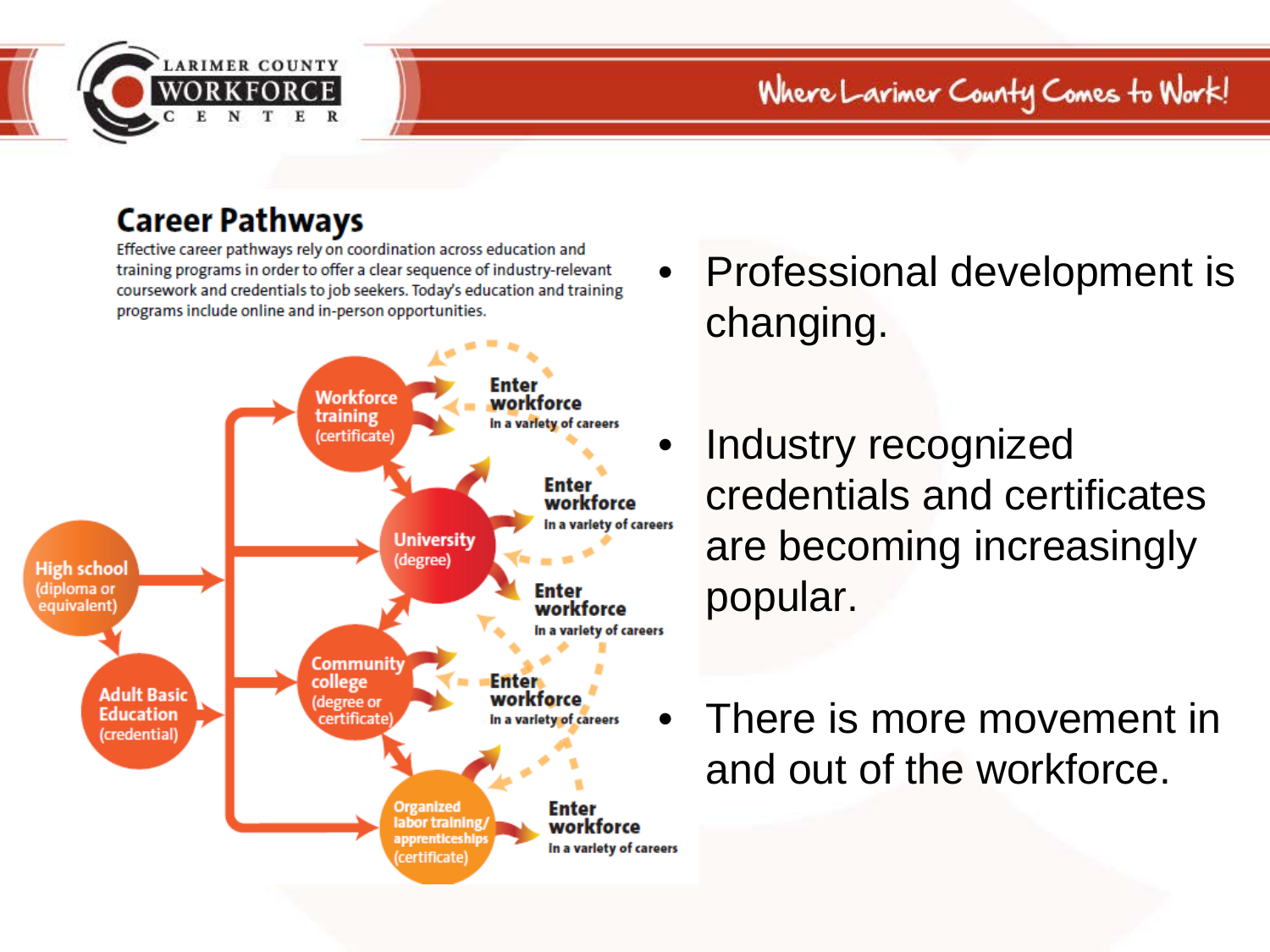

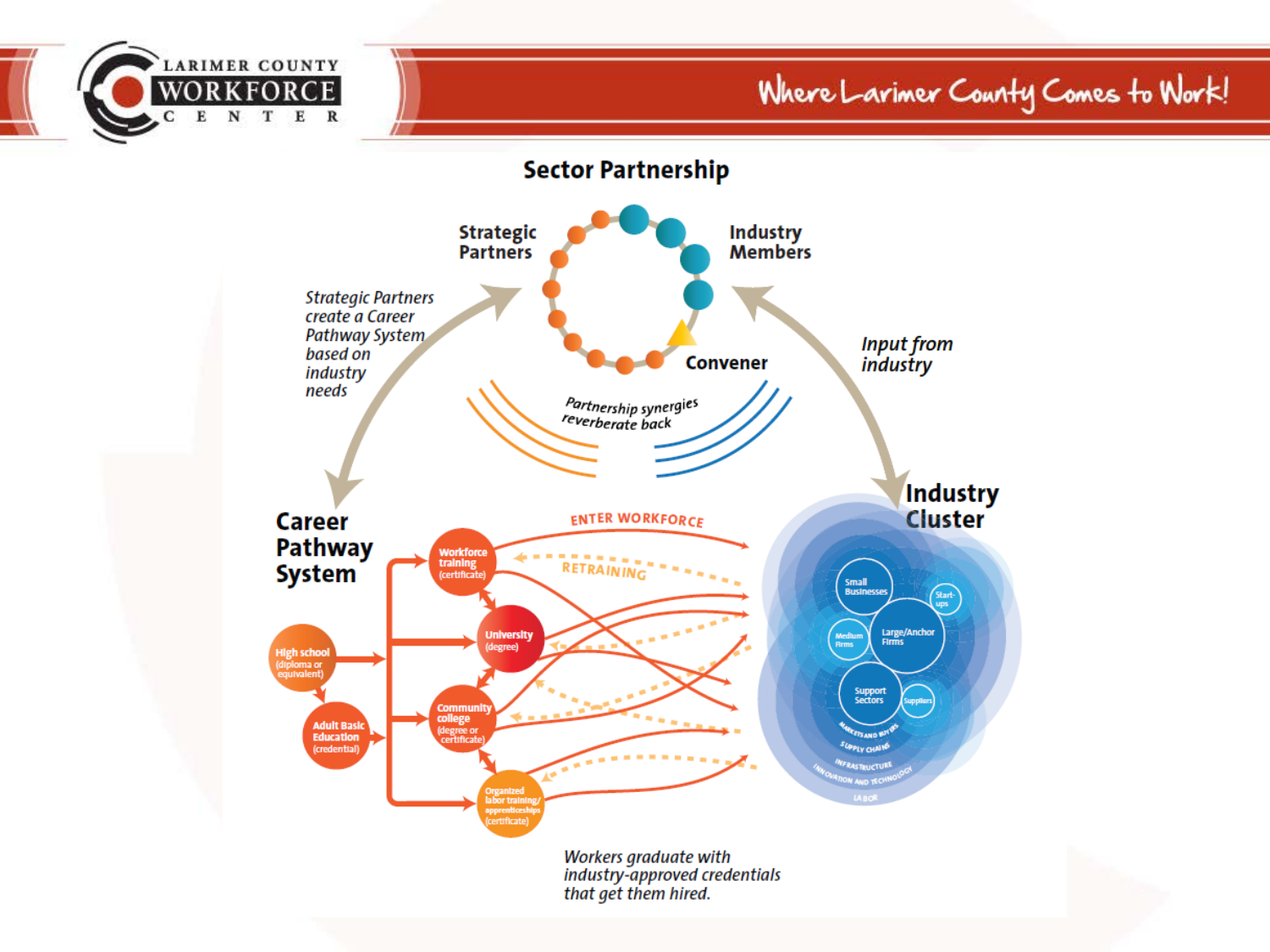

## **Finding Employment in the 21st Century**

- **Hypercompetitive:** Productivity in 30-90 days
- Certificates**, industry recognized credentials**  are more important than ever
- Job searching has changed: **Personal brand**, modern resume, social networking
- Life long learning is a must. You will be in **school for the rest of your life**
- **1099** workers are more important than ever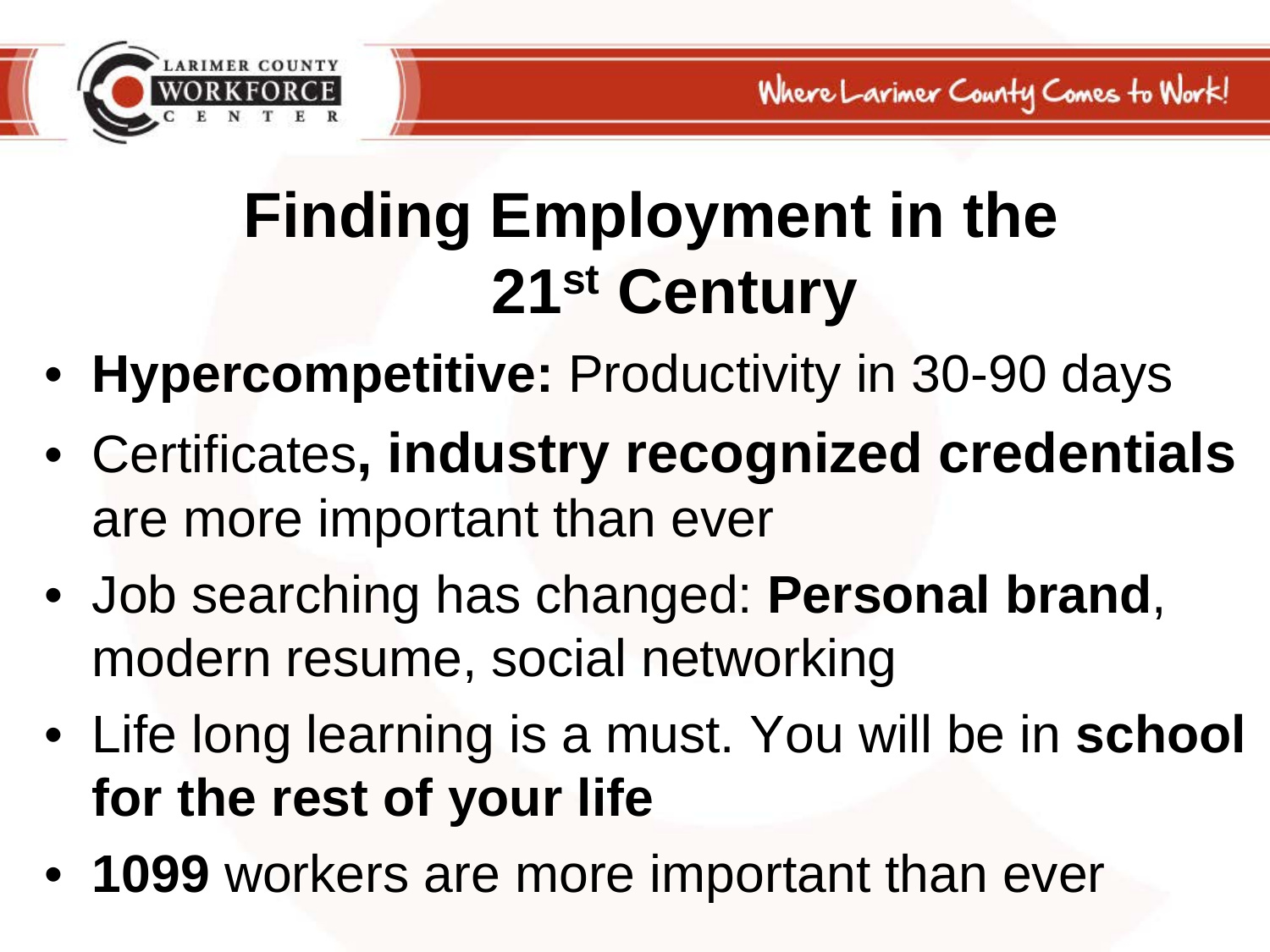

## **Employers' side is just as hard**

- **Hypercompetitive**: The global fight for talent
- Education is fine, but **can you do the job**?
- **Healthcare** continues to add uncertainty
- **Talent searching** has changed: cultural fit, computerized resume scans, social network
- Life long learning is a must. You will be in **school for the rest of your life**
- **1099** workers are more important than ever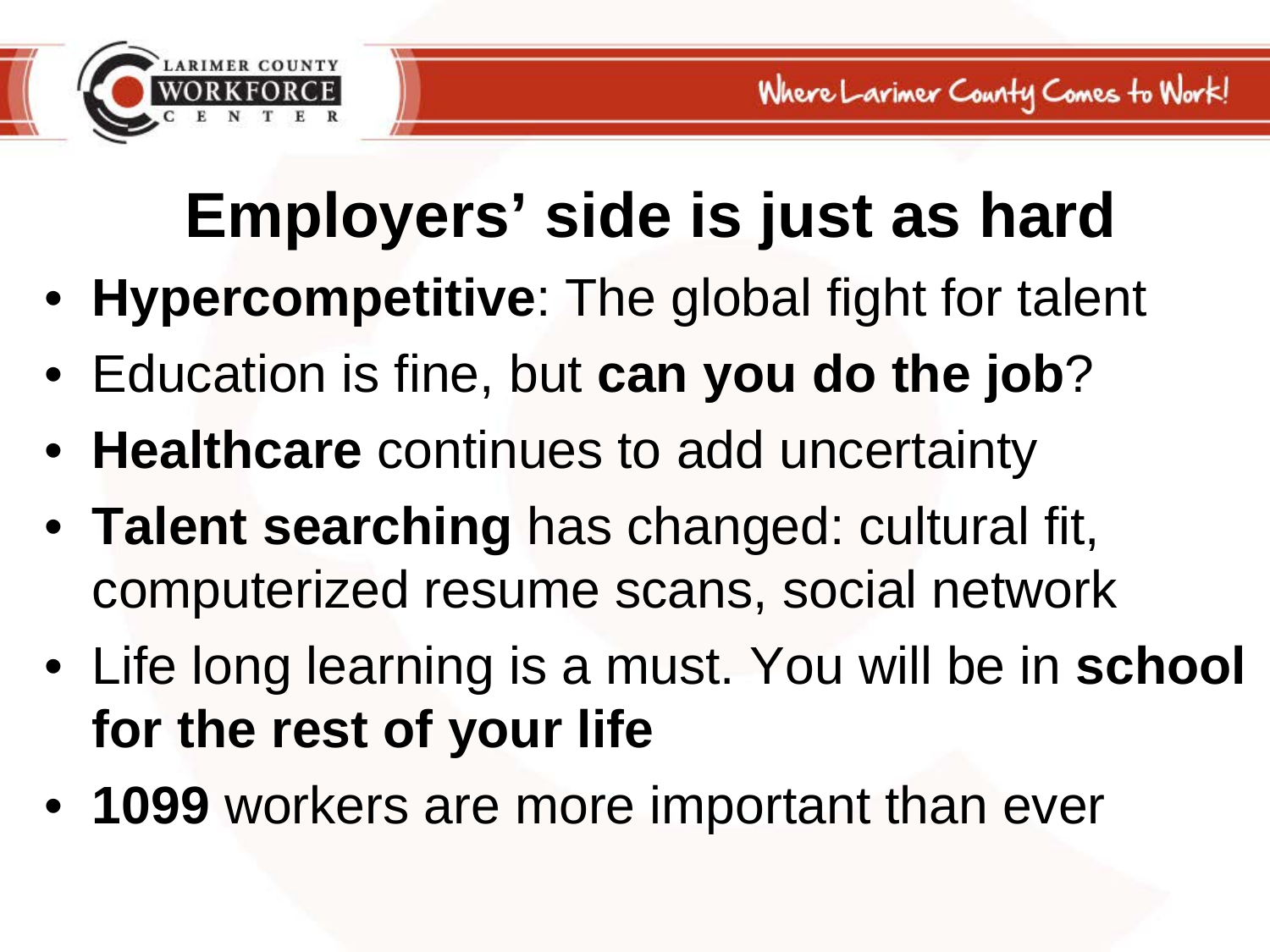

## www.larimerworkforce.org

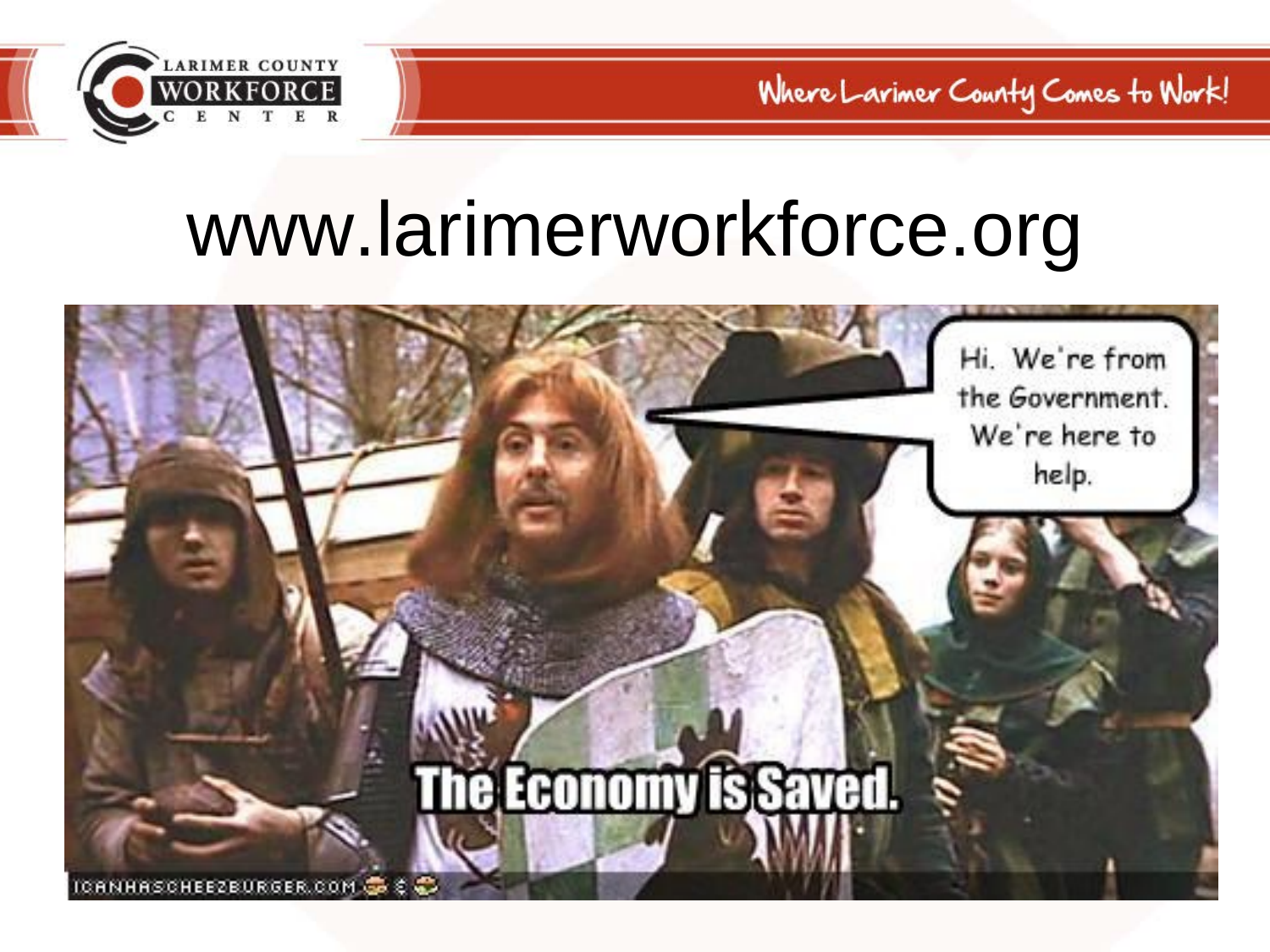

## Business Services Team

- Employee recruitment
- Professional development
- Job fairs
- Intern placement
- Job training grants
- Assessment proctoring
- Workshops
- Interview rooms

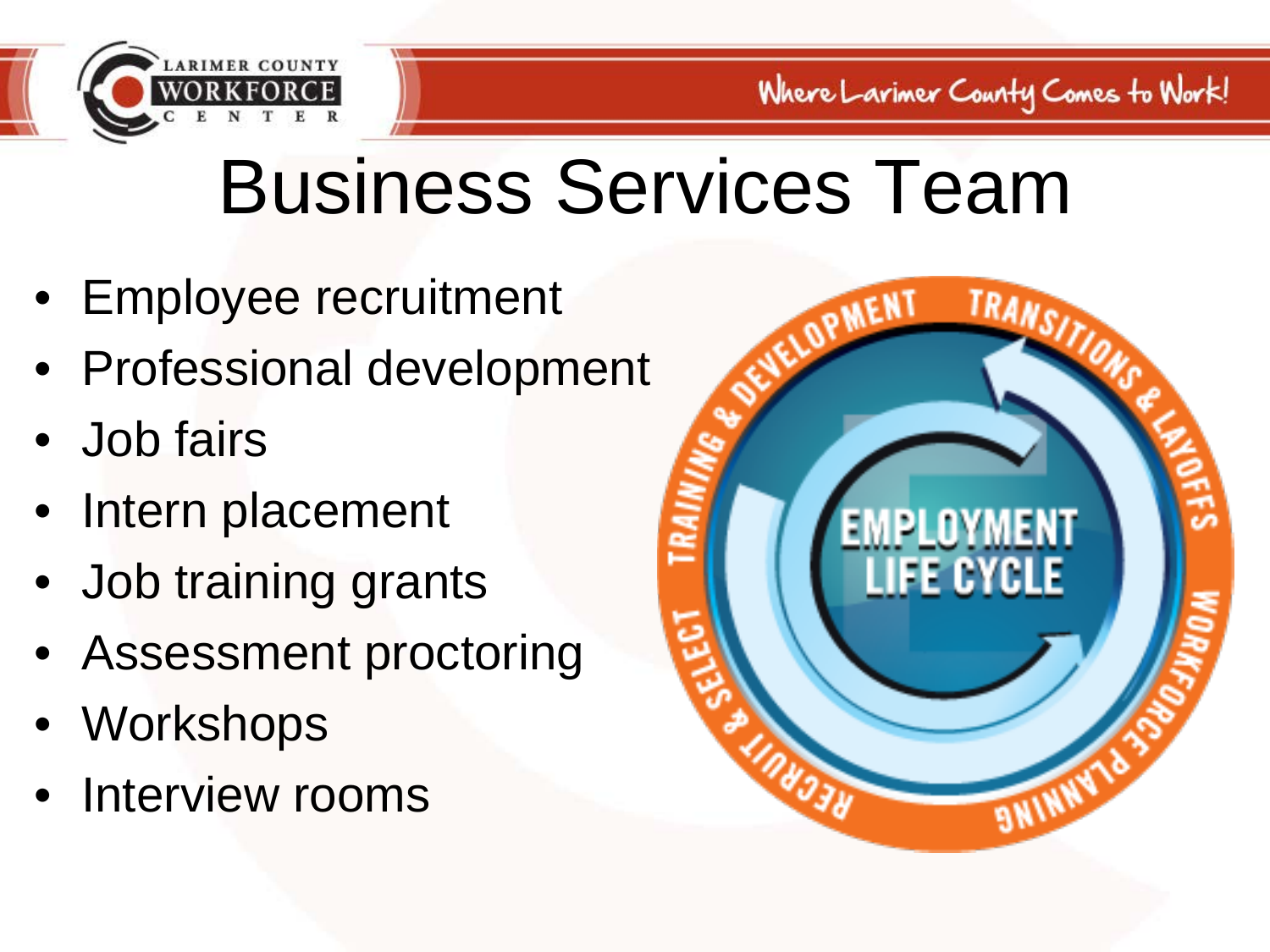

## Larimer County Workforce Center Presents: WORKFORCE **SYMPOSIUM 2013**

September 11, 2013 larimerworkforce.org/business